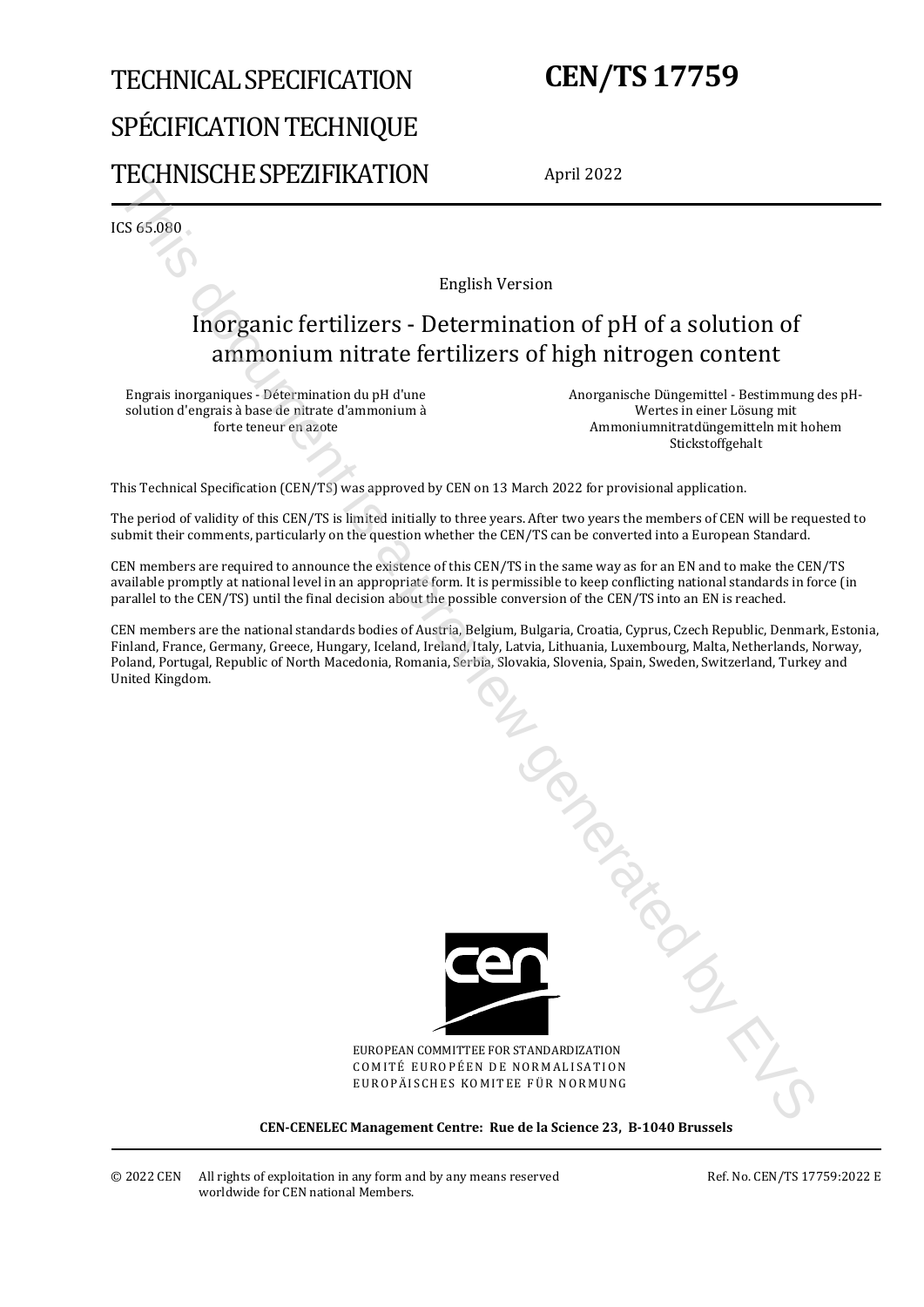## Contents

| 1               |                |  |
|-----------------|----------------|--|
| $\mathbf{2}$    |                |  |
| 3               |                |  |
| 4               |                |  |
| 5               |                |  |
| 6               |                |  |
| 7               |                |  |
| 8<br>8.1<br>8.2 |                |  |
| 9               |                |  |
| <b>10</b>       |                |  |
|                 |                |  |
|                 | PLICATION PROP |  |
|                 |                |  |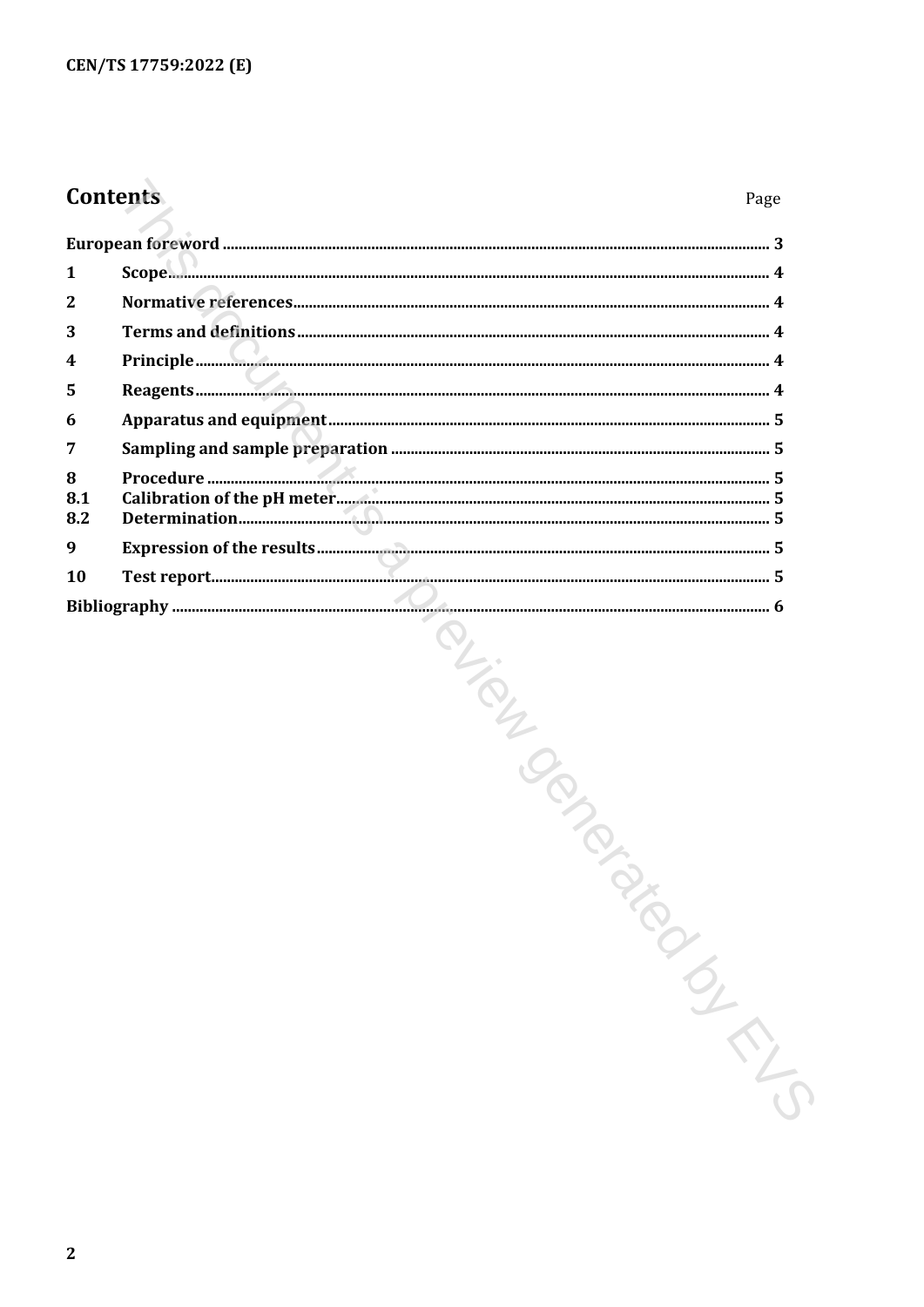#### <span id="page-2-0"></span>**European foreword**

This document (CEN/TS 17759:2022) has been prepared by Technical Committee CEN/TC 260 "Fertilizers and liming materials" the secretariat of which is held by DIN.

Attention is drawn to the possibility that some of the elements of this document may be the subject of patent rights. CEN shall not be held responsible for identifying any or all such patent rights.

This document has been prepared under a Standardization Request given to CEN by the European Commission and the European Free Trade Association.

**WARNING** — The use of this document can involve hazardous materials, operations and equipment. This document does not purport to address all the safety problems associated with its use. It is the responsibility of the user of this document to establish appropriate safety and health practices and determine the applicability of regulatory limitations prior to use.

Any feedback and questions on this document should be directed to the users' national standards body. A complete listing of these bodies can be found on the CEN website.

According to the CEN/CENELEC Internal Regulations, the national standards organizations of the following countries are bound to announce this Technical Specification: Austria, Belgium, Bulgaria, Croatia, Cyprus, Czech Republic, Denmark, Estonia, Finland, France, Germany, Greece, Hungary, Iceland, Ireland, Italy, Latvia, Lithuania, Luxembourg, Malta, Netherlands, Norway, Poland, Portugal, Republic of North Macedonia, Romania, Serbia, Slovakia, Slovenia, Spain, Sweden, Switzerland, Turkey and the United

This document (CEN/TS 37759-2022) has been prepared by Technical Committee CEN/TS<br>Teerlifese sond thing materials "the secretarist of which is held by PIN.<br>Teerlifese and liming materials "the seriestivity that comes of th